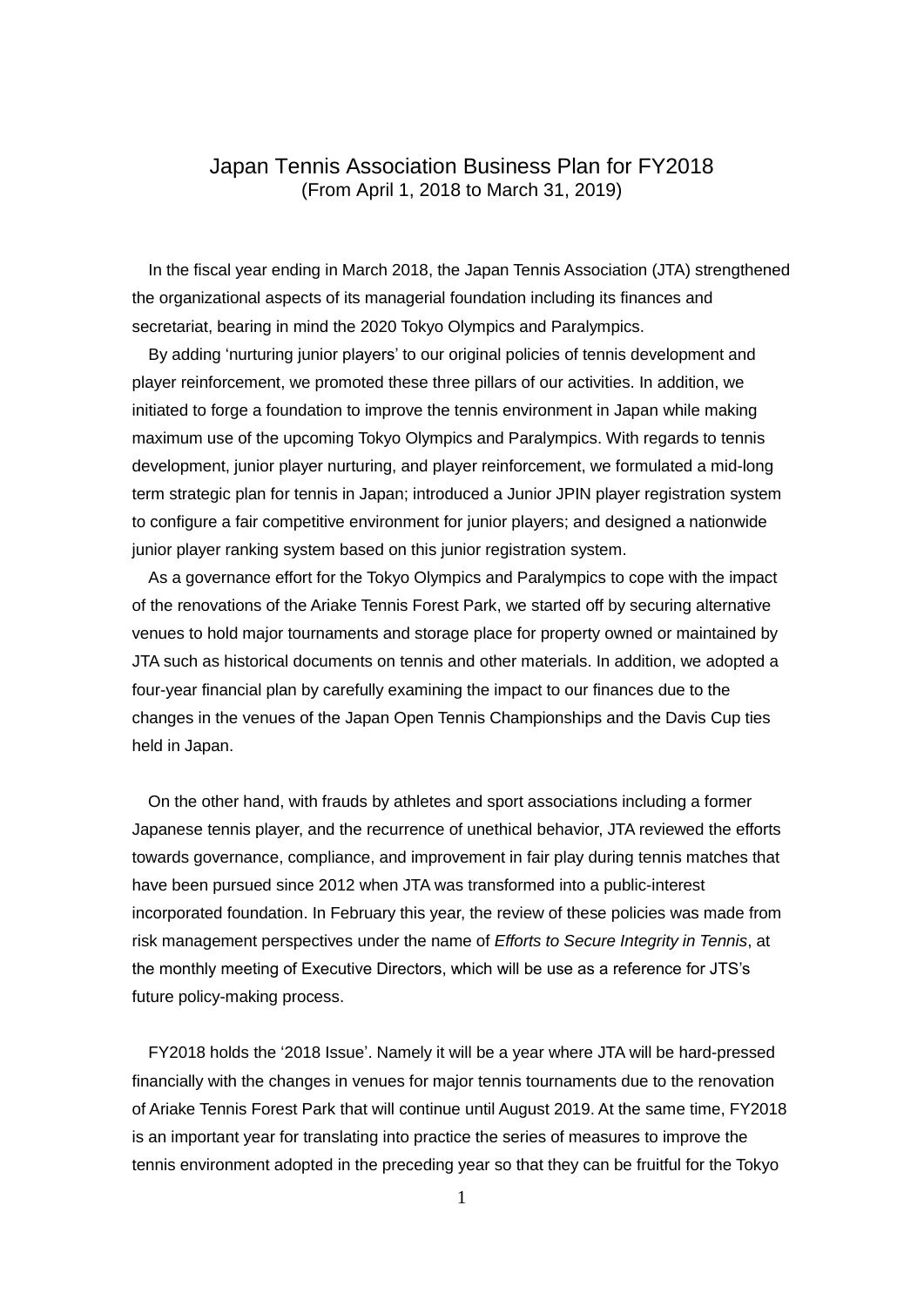Olympics and Paralympics, and the JTA Centennial Anniversary in 2022. As a public interest incorporated foundation that supervises and governs tennis in Japan, JTA will execute the following business activities in FY2018 to contribute to the sound physical and mental development of the Japanese people through the promotion and development of tennis as a lifetime sport, a competitive sport, and spectator sport, and furthermore by reconfirming our social mission to nurture children, who shoulder the future of Japan, to become good members of society and citizens of the world.

- 1. As the central sporting association JTA will continue to run our organization bearing in mind the importance of governance and compliance, based on our operating principles of "fair play, teamwork, and globalism".
- 2. Similar to FY2017, as major policies, JTA will strengthen the organizational system including its financial base and secretariat for the steadfast promotion of tennis development, junior player nurturing, and player reinforcement as well as for the sound management of our association
- 3. To promote tennis, JTA will create an environment to enjoy and help familiarize tennis and will promote TENNIS PLAY & STAY so that this program can take root even at the level of cities, wards, towns, and villages and increase the number of tennis players. Concrete measures in this respect are to develop the TENNIS PLAY & STAY promoter system. With the revision of the elementary school curriculum by the government to include tennis as a teaching material, measures to promote tennis in nationwide elementary schools are positioned as one of the major policies for FY2018.
- 4. To nurture junior tennis players, based on the mid-long-term plans for tennis in Japan, JTA will configure a nurturing system for players and instructors linked with the block and regional training centers, and National Training Center (NTC) so that tennis will secure the position as a representative national sport even after the 2020 Tokyo Olympics. Particularly, a tennis instructor network will be created throughout Japan to clarify the pathways for development, nurturing, and strengthening. The roles of the instructors in each level of training will also be defined. For this reason, a Junior JPIN player registration system will be implemented to secure a nationwide junior ranking system.
- 5. To strengthen tennis players, JTA aims at having Japan compete in all tennis games and to win medals in the 2020 Tokyo Olympics. To realize this goal, we will hold elite athlete training programs focused on national team tennis members. We are also planning to execute elite athlete training programs to strengthen junior players for tennis tournaments held after 2024.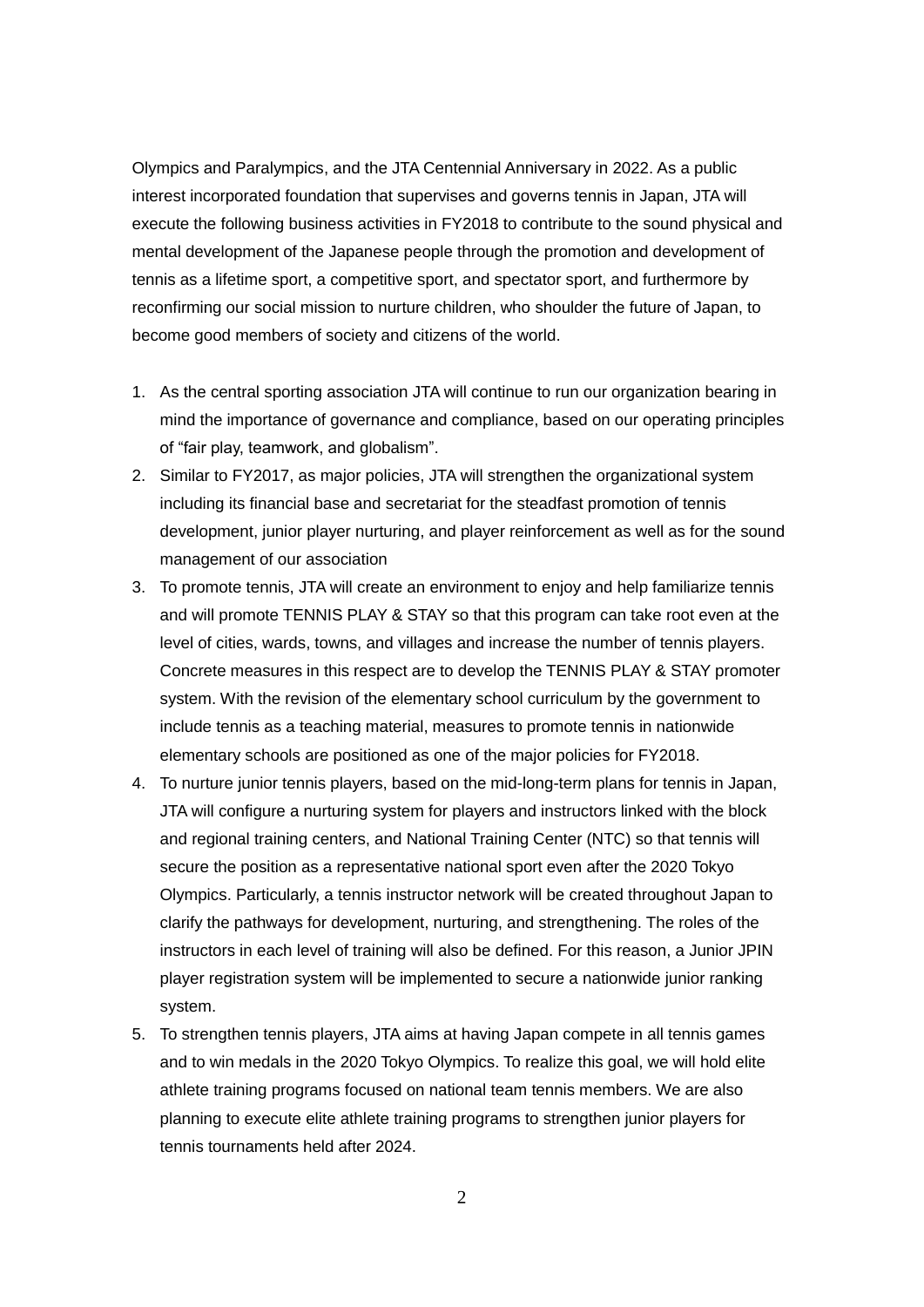- 6. In the circumstances of the renovations of Ariake Tennis Forest Park, JTA will make its utmost to bring its hosting tournaments to success by holding the Rakuten Japan Open at Musashino Forest Sport Plaza and the All Japan Tennis Championships at Utsubo Tennis Center. The Japan Women's Open will take place at Hiroshima Regional Park Tennis Courts in Edion Stadium Hiroshima.
- 7. JTA will continue to secure compliance in pursuit of its projects under a new aim to secure integrity in tennis, based on the decisions taken at the September 2017 Board of Executive Directors. JTA will also steadily implement measures to prevent the occurrence of illegal acts and unethical behavior. It will also promote fair play during tennis matches including the Five Point Self-judging Principles; and also, to introduce safety and security of heat stroke and necessary attendant measures during the hot summer months. The above-mentioned *Efforts to Secure Integrity in Tennis* will be used as reference for these steps. JTA will also continue to apply not only face-to-face training sessions but also e-learning compliance training programs at training sessions for representative national team players, professional players registered in our association, accredited instructors, and umpires and major training sessions including the annual JTA Conference. Information will also be shared regarding compliance, fair play, and social risk management with national student tennis federations as in the case of FY2017.
- 8. For measures for globalization, JTA will perform concrete cooperative programs with France including joint training and TENNIS PLAY & STAY sessions for junior players in the context of the implementation of the memorandum of understanding (MOU) with the Federation Françoise de Tennis (FFT) concluded in September 2016. Together we will continue to work on the establishment of successive cooperative frameworks with Tennis Australia and other neighboring East Asian countries. To respond to the change in international tournament rules scheduled in 2019, we will gather information from the International Tennis Federation and other associations; communicate with the organizers of international tennis tournaments held in Japan in such a way as to secure relevance with the mid-long-term strategic plan for tennis in Japan.
- 9. In FY2018, JTA will continue to publish a report on the results of its annual survey on the tennis environment in Japan as a project subsidized by the Japan Sport Council. The FY2018 report will take up TENNIS PLAY & STAY related surveys and safety, security and fair play during tournaments. JTA will publish information of our activities on our official website, annual report, mail magazine, to name a few. Our website now has an English page, launched in August 2017, to provide our basic information about JTA in English.